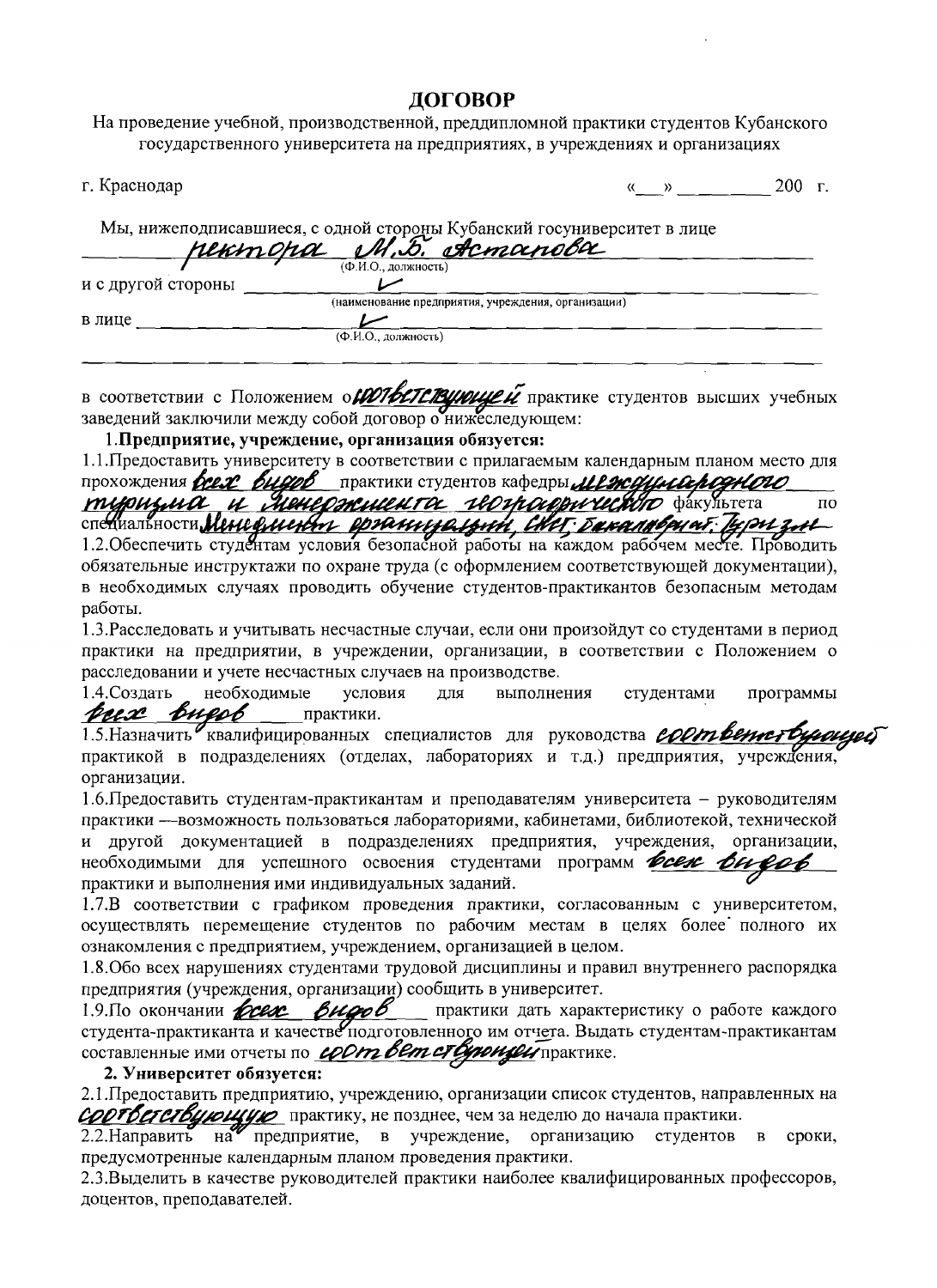2.4. Разработать и согласовать с предприятием, учреждением, организацией тематический план проведения специалистами предприятия, учреждения, организации план организации учебных занятий на базе практики.

2.5. Обеспечить соблюдение студентами трудовой дисциплины и правил внутреннего трудового распорядка, обязательных для работников данного предприятия, учреждения, организации.

2.6. Оказывать работникам предприятия, учреждения, организации - руководителям Весе видоб практики студентов - методическую помощь в организации и проведении практики.

2.7. Расследовать и учитывать несчастные случаи, если они произойдут со студентами в период прохождения практики.

## 3. Ответственность сторон за невыполнение договора:

3.1. Стороны несут ответственность за невыполнение возложенных на них обязанностей по организации и проведению практики студентов в соответствии с Основами трудового законодательства, Положением о **соответствующей** практике студентов высших учебных заведений и действующими Правилами по технике безопасности.

3.2. Все споры, возникающие между сторонами по настоящему договору, разрешаются в установленном порядке.

3.3. Договор вступает в силу после его подписания университетом, с одной стороны, и предприятием, учреждением, организацией, с другой стороны.

Срок действия договора  $20/2 - 20/7$  22.

Юридические адреса сторон:

- Кубанский государственный университет

350040 г. Краснодар, ул. Ставропольская 149

- Предприятие, учреждение, организация<br>Дерекция Северов Сангландра Гулин Старес, Рес.

Приложение: календарный план - график прохождения практики.

Подписи

Учебного заведения

Предприятия (учреждения, организации) /

 $M.\Pi.$ 

 $M.T.$ 

## Календарный график прохождения практики

| KVDC | Количество человек |           |         | Сроки практики |  |
|------|--------------------|-----------|---------|----------------|--|
|      | ОФО                | $3\Phi$ O | $0\Phi$ | $3\Phi$ O      |  |
|      |                    |           |         |                |  |
|      |                    |           |         |                |  |
|      |                    |           |         |                |  |
|      |                    |           |         |                |  |

Руководитель практики КубГУ